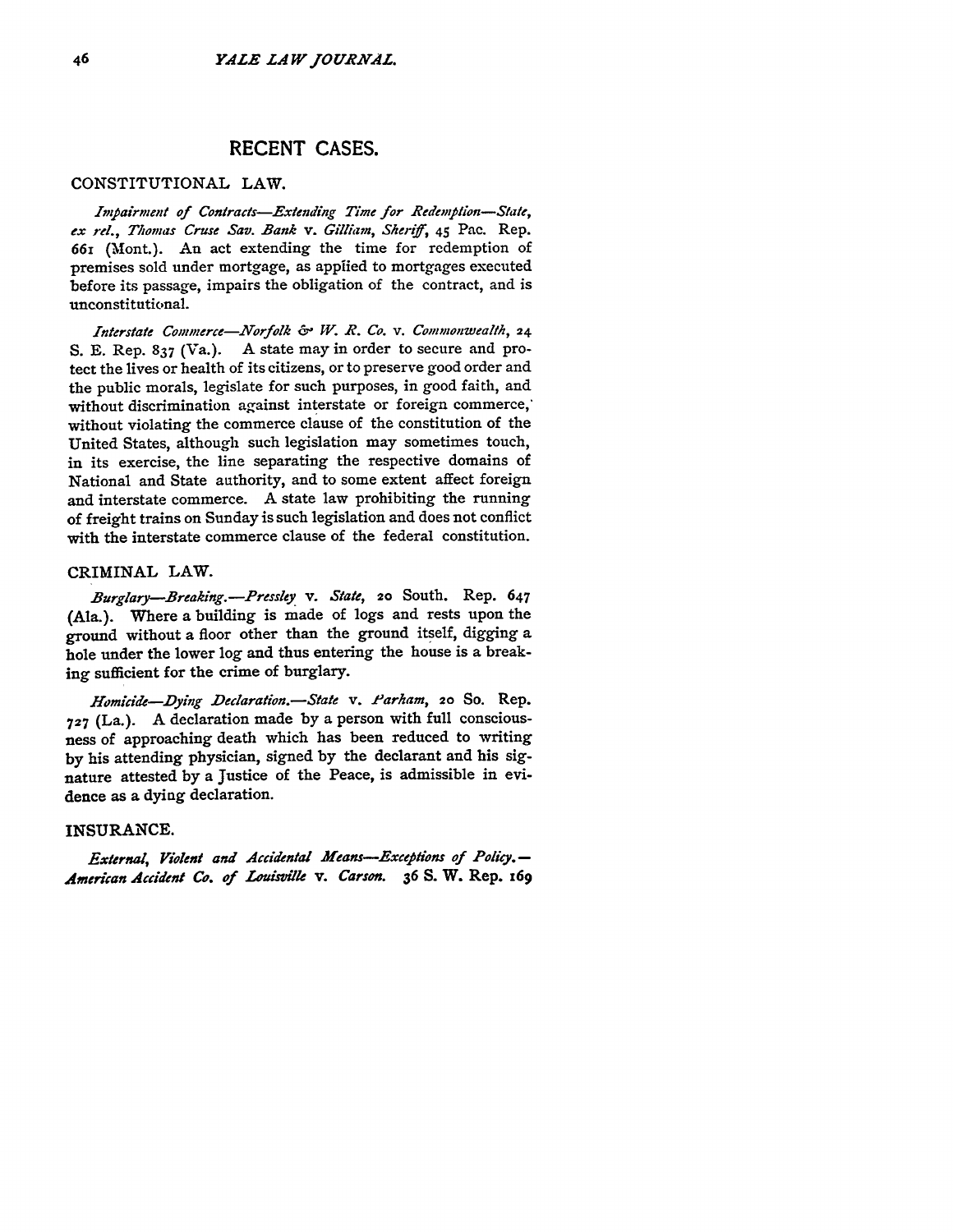(Ky.). A person who is unexpectedly shot by another without cause or provocation is injured by "external, violent, and accidental means," and a policy insuring against such injuries which provides that it shall not cover intentional "injuries" inflicted by the insured or any other person refers only to non-fatal injuries.

Condition of Policy--Waiver by Agent, what Constitutes-Forfeiture-*Reinsaement.-Concordia Ins. Co. v. Johnson,* 45 Pacific Rep. **722.** A general agent of a company issuing a policy may waive its conditions, although the policy denies him that power. To constitute a waiver there must be more than mere knowledge on part of the agent. His language and conduct must be such as to reasonably imply an intention on his part to consent to the improper use of the insured property. If policy is void on account of the breach of its condition, it is not reinstated and made effective by the mere fact that conditions are complied with again before the loss occurred.

# RAILROAD COMPANIES.

*Carriers of Passengers-Eiectment from Car.-McGhee, et al., v. Drisdale.* **20** South. Rep. 39r. Action brought for damages alleged to have been sustained by reason of being put off a train. A passenger, offering an expired ticket as fare, was told by conductor that he would have to pay his way. Upon refusing to do so, he was gently led from the car, but returned and paid his fare. Evidence tended to show that the passenger had knowledge of time limit indorsed on back of ticket before purchasing it, and of the fact that it was out of date. Court held he had no cause of action against the railroad company.

*Carriers-Ejection of Person from Train-Declarations of Brakenan.-Lyons v. Texas &- P. Ry. Co.,* 36 **S.** W. Rep. **1007** (Tex.). A person was forced to jump from a Tapidly moving train at the point of a pistol presented by the brakeman who, at the same time, said, "The boss ordered me to put you off," and was injured. The declaration of the brakeman was held inadmissible to prove that the passenger was put off by the order of the conductor as being against the theory upon which declarations are admissible as part of the *res geste.*

Carriers-- Wagonway in Freight Yard-Negligence.-Curtis v. De *Coursey,* 35 Atl. Rep. **183** (Pa.). The duty which a railway company owes to persons delivering or receiving freight in the care of a passageway for wagons from the public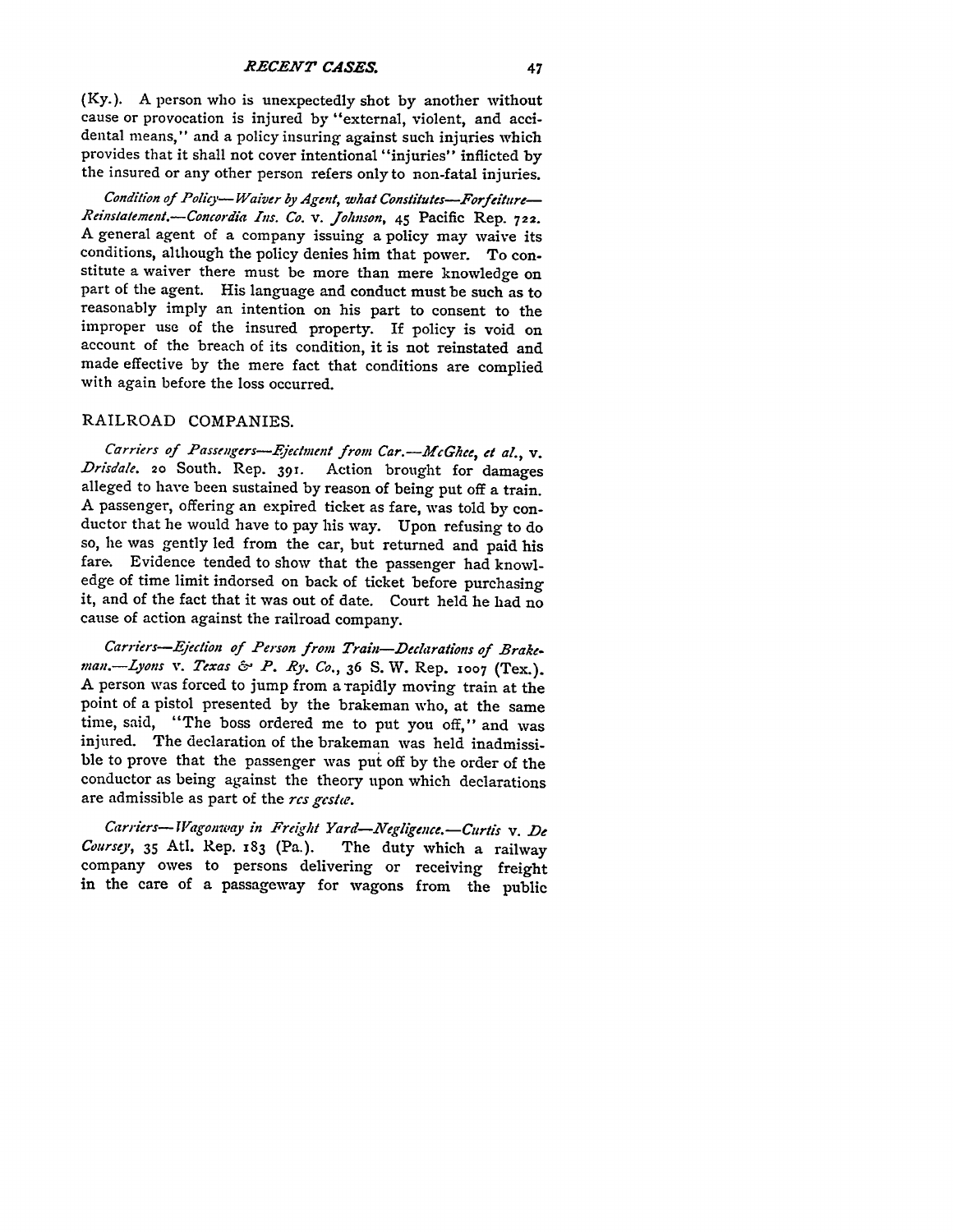highway to its freight yard does not differ from that which it owes to passengers in the care of its platforms and stations. Such persons do not enter and use the yard by the mere permission or passive acquiescence of the company. They are there by invitation, in its technical sense, and by right. A passageway for wagons must therefore be kept in a reasonably safe condition.

Street Railroads-Injuries to Passenger-Negligence-Alighting from *Moving Car.-McDnald v. Montgonzey St. Ry.,* **20** Southern Rep. **317.** The plaintiff in attempting to get off a moving car was injured and brought suit to recover damages The court held that a passenger jumping from a Car in motion assumes the risk of alighting safely and cannot recover for injuries unless they were occasioned solely by the defendant.

 $Rainoads-Crossings-Injurics- Continuity Megligence- Willful$ *N.Zegligence.-Bi-itigharn Railweay* and Electric Co. *v.* Bowers, *<sup>20</sup>* South Rep. 345. A deaf person crossing a railroad track by way of a path used for public convenience, is guilty of negligence by not looking out for approaching train. An engineer running a train at a rapid rate of speed is justified in thinking that a person whom he sees in the path some distance from and approaching the track will not attempt to cross in front of the train, so that his failure to attempt to stop the train until it is too late to prevent it striking such person will not constitute willful negligence.

#### MISCELLANEOUS.

*Intjunction-Scope of Order- Violation.-Jewleler's Afercantile* Agency, *Limited, v. Rothschild, et al.,* 39 N. Y. Supp. **700.** Injunction granted to restrain defendants from using previous as well as subsequent publications of the plaintiff. Plaintiff's business consisted in obtaining information with regard to the names, places of business, etc., as to individuals, firms, etc., in the jewelry trade for the benefit of their subscribers. The interest in the case lies in the fact that this is a different situation than that where a person is restrained from using the literary property of an author. These reports were not literary works. Court held that a fine of nearly **\$2,000** and imprisonment for two months was not excessive.

Exemptions-Tools of Trade.- Davidson v. Hannon, et al., 34 Atl. Rep. io5o (Conn.). Where a statute exempts "implements of the debtor's trade" from attachment, and a liberal construction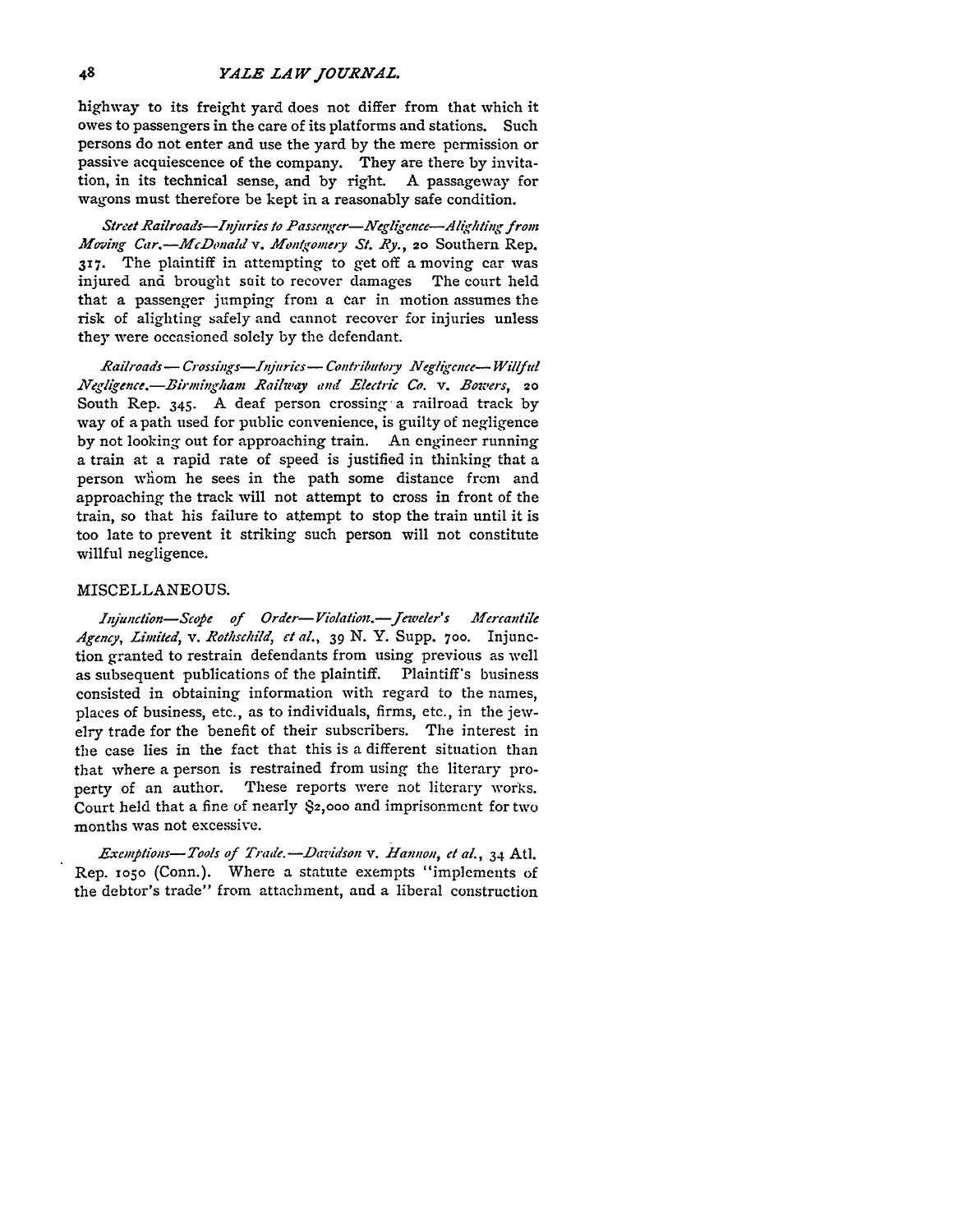in favor of the debtor has been adopted, a photographer may be considered as engaged in a trade and a photographic lens used by him in his business will be exempt.

Partnership-When Relation Exists.-*JVinne v. Brundage, et al.*, **40 N.** Y. Supp. **225.** Defendant and R. entered into an agreeinent whereby the latter agreed to negotiate the sale of the defendant's promissory notes, receiving as compensation a commission, a brokerage, and **25** per cent of the net profits of the .defendant's business. R. was to have no part in the management of the business, and his share in the profits was to cease when his employment terminated. Held, that this agreement did not create a partnership, so as to render R. liable for debts incurred by the defendant in the business.

Assignment for Benefit of Creditors-Estoppel to Claim.-In re *Sawyer, et al,* 40 N.Y. Supp. **294.** A firm doing business in New York made an assignment there, and on the following day a Tennessee creditor, without notice of the assignment and before its registration in Tennessee, attached property of the firm in Tennessee. This attachment was sustained on the ground that the assignment had not taken effect on the property attached. Held, that inasmuch as the attachment was not in hostility to the assignment the creditor was not estopped from claiming a share of the assigned estate, but was entitled only to the balance of his *pro rata* share after deducting the amount realized on the attachment.

Charitable Institutions-What Constitutes-Exemptions from Taxa*tion.-City of Louisville v.* Southern *Baptist Theolqgical* Seminary, **<sup>36</sup>** S. W. Rep. **995** (Ky.). Under a constitutional provision exempting from taxation "institutions of purely public charity," and an institution confessedly a pure charity is also purely public although the management and organization are private and denominational, provided no one is excluded by reason of denominational connection or preference.

Conditional Sale--Rights of Seller-Forfeiture of Payments.-*Vaughn, etal., v. AMcFadyen,* **68** N. W. Rep. **135** (Mich.). When property is sold with the agreement that the title, shall remain in the seller until the full price is paid, and in case of default in payment, the property may be taken back by the seller and all payments made shall be deemed payments for its use, although the seller elects to take the property after default, he cannot re